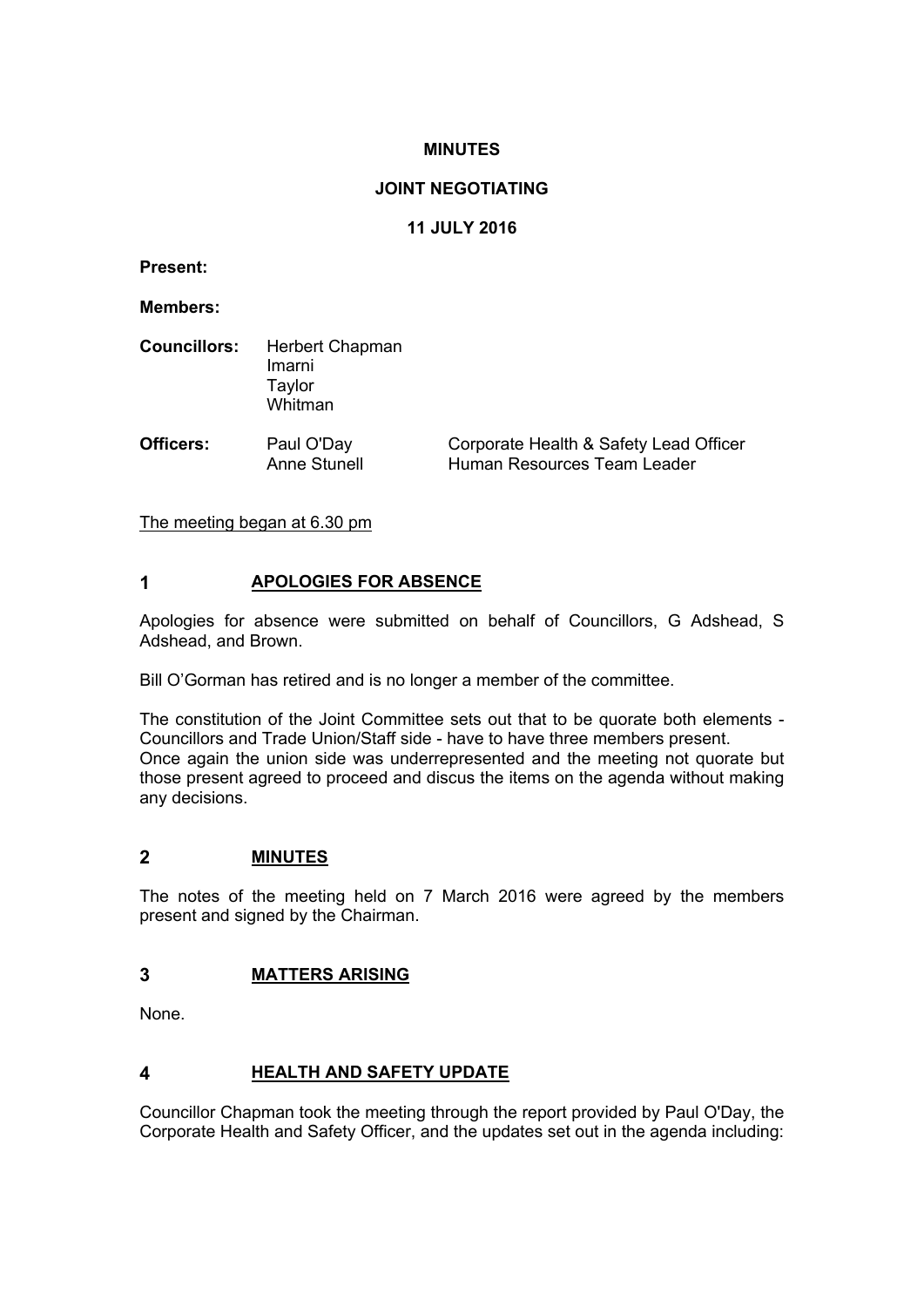- Alcohol Testing
- Health & Safety News Letter
- DSE Software
- Hand Arm Vibration (HAV)
- New Policies
- British Standards On Line
- Accident data

### **Alcohol Testing**

The Chairman asked for and was given an update on the process for Random Alcohol Testing which will be applied under the new policy. He was assured that the necessary publicity had been undertaken and that managers and staff were being trained appropriately.

### **Hand/Arm vibration**

At the request of the Chairman the Health & Safety Officer outlined how the cemeteries section will use the wrist mounted Reactec system to monitor the extent of their exposure to vibration.

# **5 VERBAL UPDATE ON HR MATTERS**

A Stunell (AS) gave the meeting an update on recent matters and developments in DBC Human Resources.

## **Apprentices**

The council have employed two apprentices but are holding off on appointing more until the details of funding for apprentice initiatives are given by central government. Cllr Chapman sought confirmation that we would be expecting to employ around 15 apprentices and that they would be paid the 'living wage'. A Stunell confirmed that the intention is to pay the London living wage and to review this each year.

#### **First care sickness management**

AS outlined the work done by the Sickness Management Group.

Currently the projections for the annual sickness rate 6.06 days per employee and the figures, reported on CorVu, would suggest that sickness absence is reducing. In the event that someone is off with a long term sickness then a capability programme would be initiated.

## **Mental Health first Aiders**

Staff training is still underway and at the moment involves 50 staff volunteers. AS informed the committee that unfortunately the drop out rate from the volunteers is quite high. Cllr Whitman suggested making the training mandatory for managers and team leaders. P O'Day pointed out that high drop out rates are a recurring issue in H&S Training as managers often have other priorities to put before voluntary training. Cllr Taylor explained a similar difficulty with Member Development training which was being addressed by explaining the crucial need to participate in further training.

#### **Replacement Employment HR System**